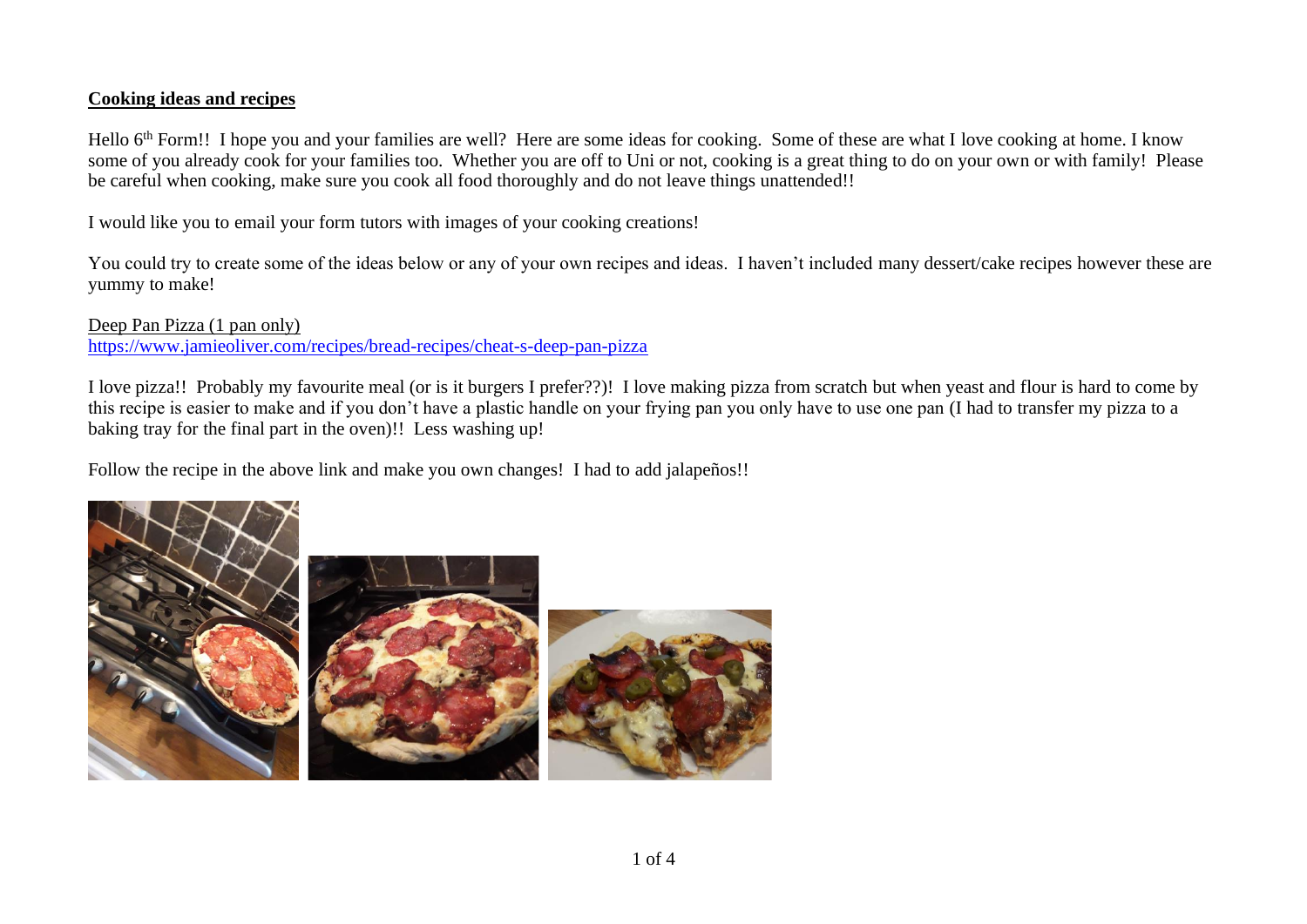Homemade burgers! (serves 4) <https://www.bbcgoodfood.com/recipes/beef-burgers-learn-make>

Well last night, burgers were my favourite food! We didn't have any chips or potatoes left over to make chips so we had some onion rings and crisps instead with our homemade burgers (might be a bit healthier too)! I loosely followed the recipe and method in the above link, but threw in chives and spices into the burger mix and from the finished article below you can see I added lettuce, cheese, fried egg, mayo, ketchup and of course jalapeños!

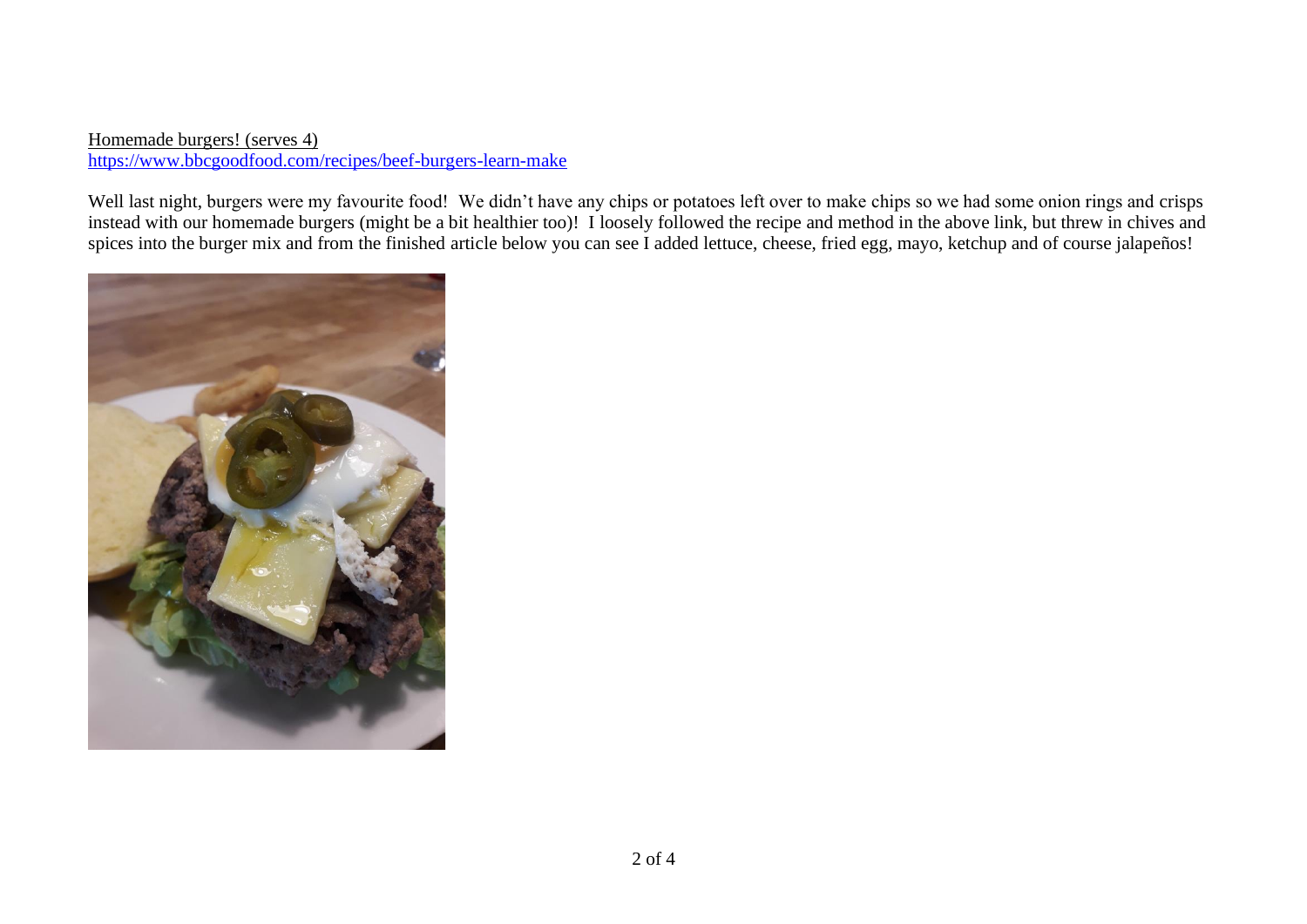## Carbonara (serves 4) <https://www.bbcgoodfood.com/recipes/ultimate-spaghetti-carbonara-recipe>

I used the recipe in the link above, however I did not have pancetta so swapped that for bacon which I did have in the fridge and I didn't have any pecorino cheese so I swapped this for cheddar cheese! We also added mushrooms to this, but surprisingly I didn't put any jalapeños on it!



Pancakes (serves 4) <https://www.bbcgoodfood.com/recipes/easy-pancakes>

My little girls **love** these! Most mornings they ask me for them but I **try** to limit them to a once a week breakfast of Nutella pancakes! Follow the recipe and method in the link above and you cannot go wrong! Be careful with the hot oil in the pan!